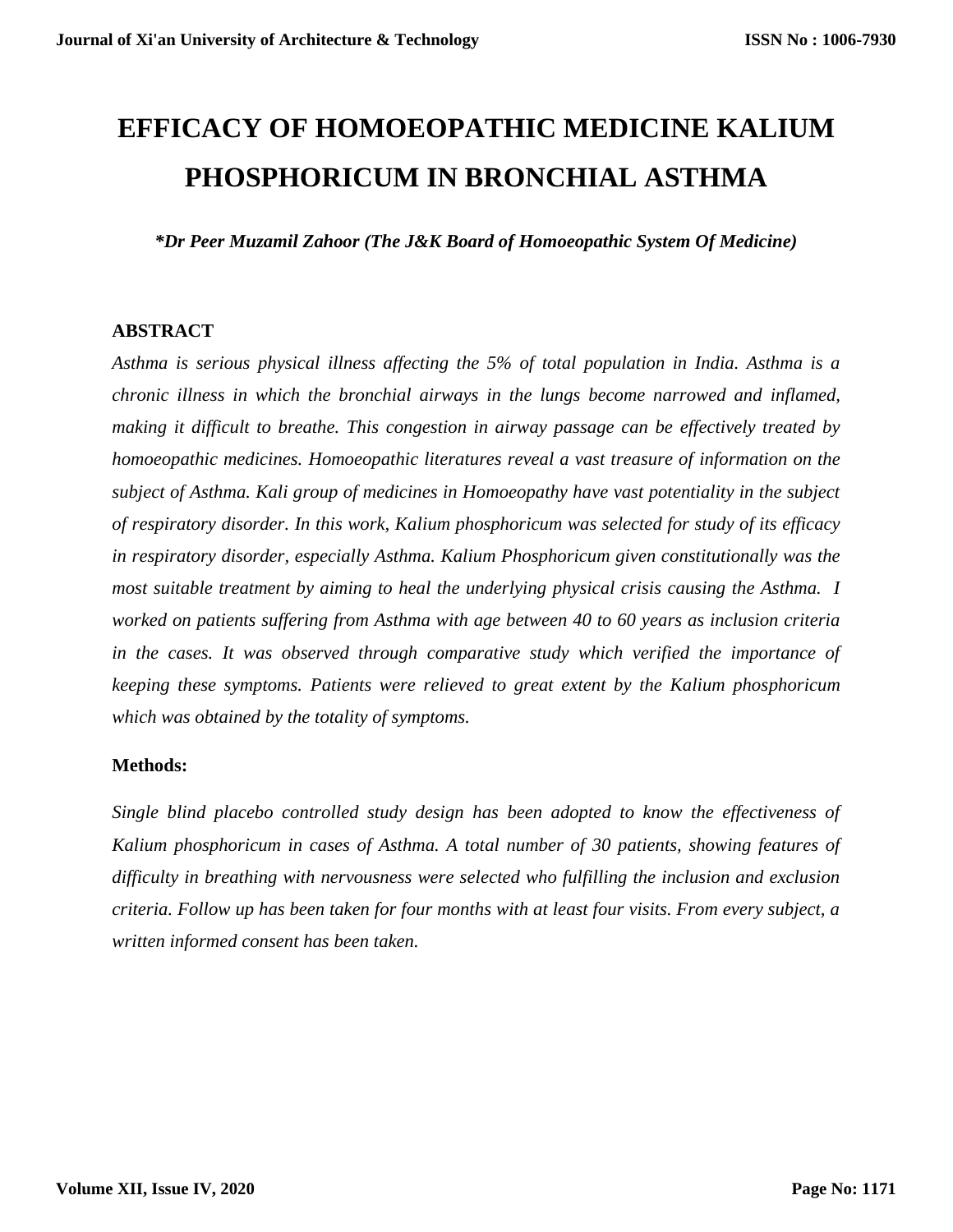#### **Result:**

*All data was calculated from the study of 30 individuals. Statistical tests regarding the various parameters were conducted and ratio of cure was found out in relation to the medicine used.* 

#### **Conclusion:**

*Homoeopathic treatment, by Kalium Phosphoricum considering the repertorial approach, was more efficacious in cases of Asthma. During treatment use of Placebo is also effective.* 

#### **Keywords:**

*Homoeopathic treatment, Kalium Phosphoricum, Repertory, Asthma, Respiratory Disorders, Placebo.* 

#### **INTRODUCTION**

 Potassium as a chemical element is a metal, having an atomic number 19 and atomic weight 39.1. Potassium and all of its compounds are water soluble and are universally distributed. It is the 7th most common element on earth and it is slightly radioactive. Earth's crust consists of 2.45% of potassium. Potassium is one of the minerals present in blood plasma as well as all tissues. Kali is found mainly inside the cells, whereas Natrum is not. The presence of these two elements on opposite sides of the cell membrane plays a role in the conduction of nerve impulses. Clarke in his "dictionary of the practical materia medica", states that Kali's in general cause great disturbance in the circulation of fluids in the tissues. The most important characteristic of Kali people is that they are very conscientious. They are people with strong principles, they have their rules and norms and they stick to them: 'a man of his word'. They are therefore very reliable, correct, stable and self assured. They have a great sense of duty, are serious and responsible. In the course of time, however, this can go too far and the negative side might start to come up: being rigid, dogmatic, moralistic, and conservative. They are closed and do not easily share their inner feelings. One could sooner call them optimistic. They achieve what they want to achieve, through perseverance and hard work. Their sense of duty is expressed in their work, their tasks. They are, on the whole, very family orientated. They are quite heavily built, stout and robust as a reflection of their inside. The Kali's in general are quite cold. The time modality is very strong: an aggravation at around 3 am. Of all the groups, kali possess an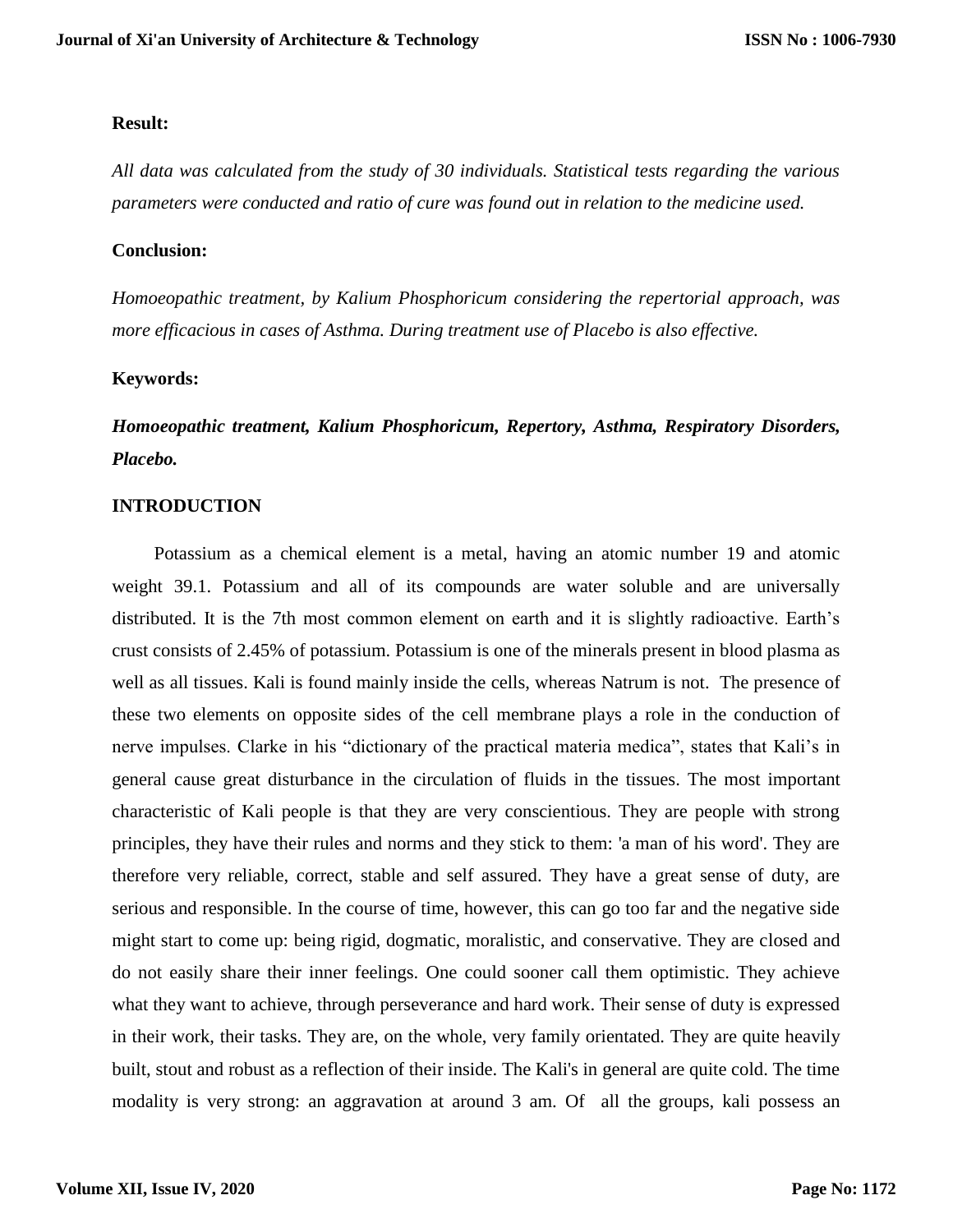important place in our materia medica due to its wide range of utility in day to day life therefore study of kali group is very important. Homoeopathic medicines under kali group includes: Kali-Aceticum, Kali-Arsenicosum, KaliBichromicum, Kali-Bromatum, Kali-Carbonicum, Kali-Chromicum, Kali-Flouratum, KaliIodatum, Kali-Metallicum, Kali-Muriaticum, Kali-Natricum, Kali-Oxalicum, KaliPhosphoricum, Kali-Sulphuricum, Kali-Silicicum, Causticum etc. Samuel Lilienthal in his book Homoeopathic Therapeutics explains Kalium Phosphoricum as an effective remedy for nervous asthma with depression, asthma after most moderate use of food; asthma with sallow features, sunken eyes, emaciation. Hahnemann was the first to study the similarity of the minerals to miasmic states as well as the complementary relationships of the remedies of the three kingdoms. He taught the importance of "analogy in accordance with experience" in the study of the relationships of the remedies of the three worlds. Studying the remedies usually helps in finding out the similarity between the medicine belonging to one family and at the same time distinct feature of differences between each one of them. The study of remedies in families can be found in the works of Hahnemann.

#### **PATIENTS AND METHODS**

**Study design:** The experimental study was made as per the "single blind (placebo) controlled clinical trial" method.

#### **Study Population:**

**Study site:** G.D. Memorial Homoeopathic Medical College & Hospital, Patna.

**Study Setting:** Indoor Patient Department (I.P.D.), Outdoor Patient Department (O.P.D.), Other sources if possible

**Ethical clearance requiremen**t:- It was obtained from Ethical committee of the G. D. Memorial Homoeopathic Medical College & Hospital, Patna.

**Inclusion criteria**:- Asthma as coded J45 in ICD 10 version 2016/17 with at least 70% of symptoms.

Patient between the age group of 40 to 60 years.

Patient with the history of smoking/tobacco chewing habits.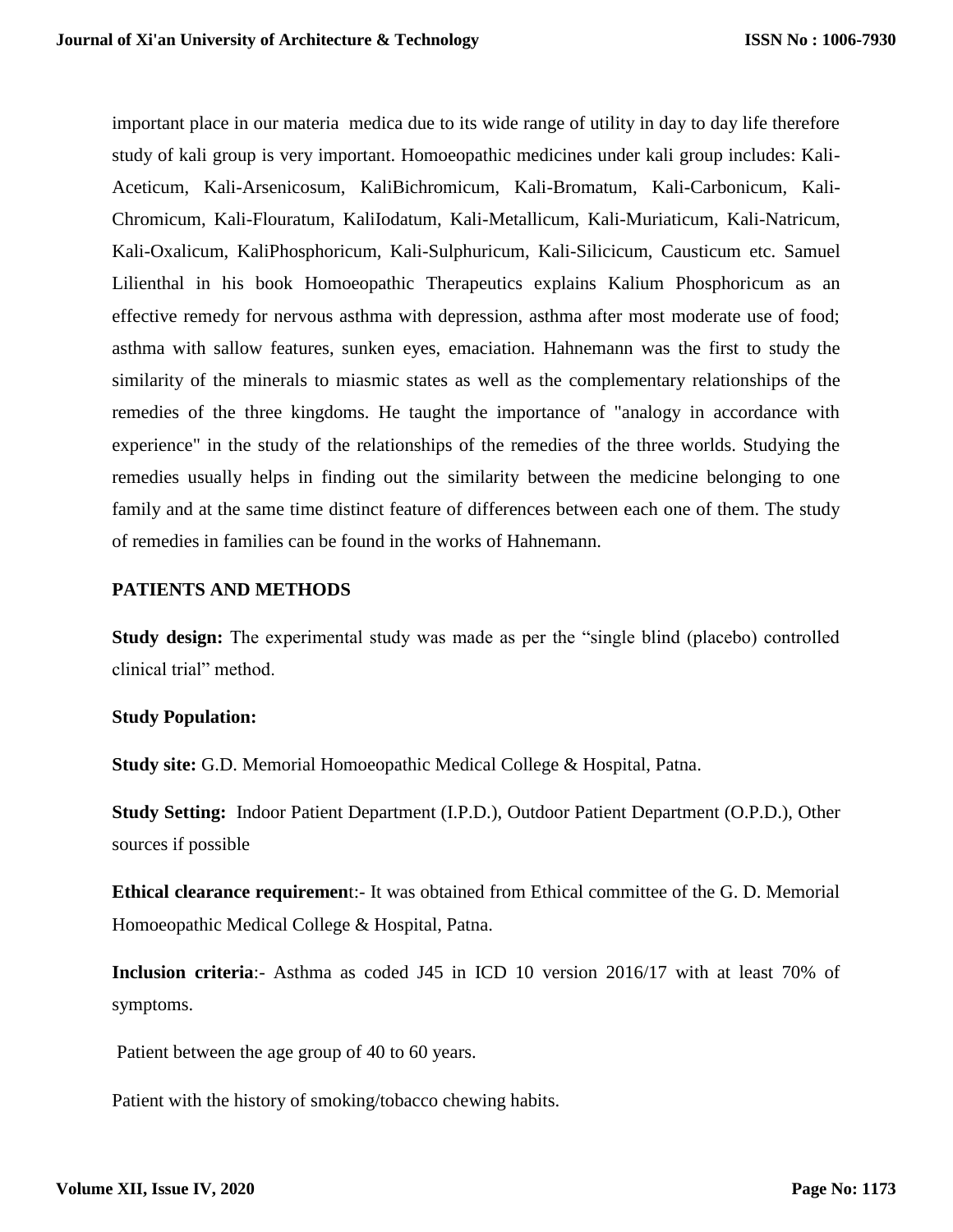**Exclusion criteria**:- Patient complicated with other illness were not included in this study. Sample size Calculation 30 patients were selected starting from 40 to 60 years of age of both sexes. Considering the inclusion criteria mentioned above. (25 cases were experimental. 5 cases were controlled.)

#### **Procedure:**

STEP I: Extensive search & study of different books and journals with special reference to Synthesis Repertory.

STEP II: Gathered exhaustive information from the Internet according to availability.

STEP III: Selection of 30 patients suffering from asthma. (25 cases were experimental. 5 cases were controlled.)

STEP IV: Proper case taking was done according to the standard case-taking Performa.

STEP V: Relevant investigations were done as per need.

STEP VI: Inclusion and Exclusion Criteria was fulfilled.

STEP VII: Analysis, Evaluation and Repertorisation of the Totality of Symptoms using Synthesis Repertory was done taking help of Computer-aided (Digital) Repertory.

STEP VIII: Medicine was selected on the basis of nearest simillimum and consultation of materia medica and senior teachers.

STEP IX: Potency, dose and repetition was strictly arranged following strict Homoeopathic Principle.

STEP X: Follow up of the case at regular interval.

STEP XI: Statistical analysis of the result by using different standard statistical methods was done.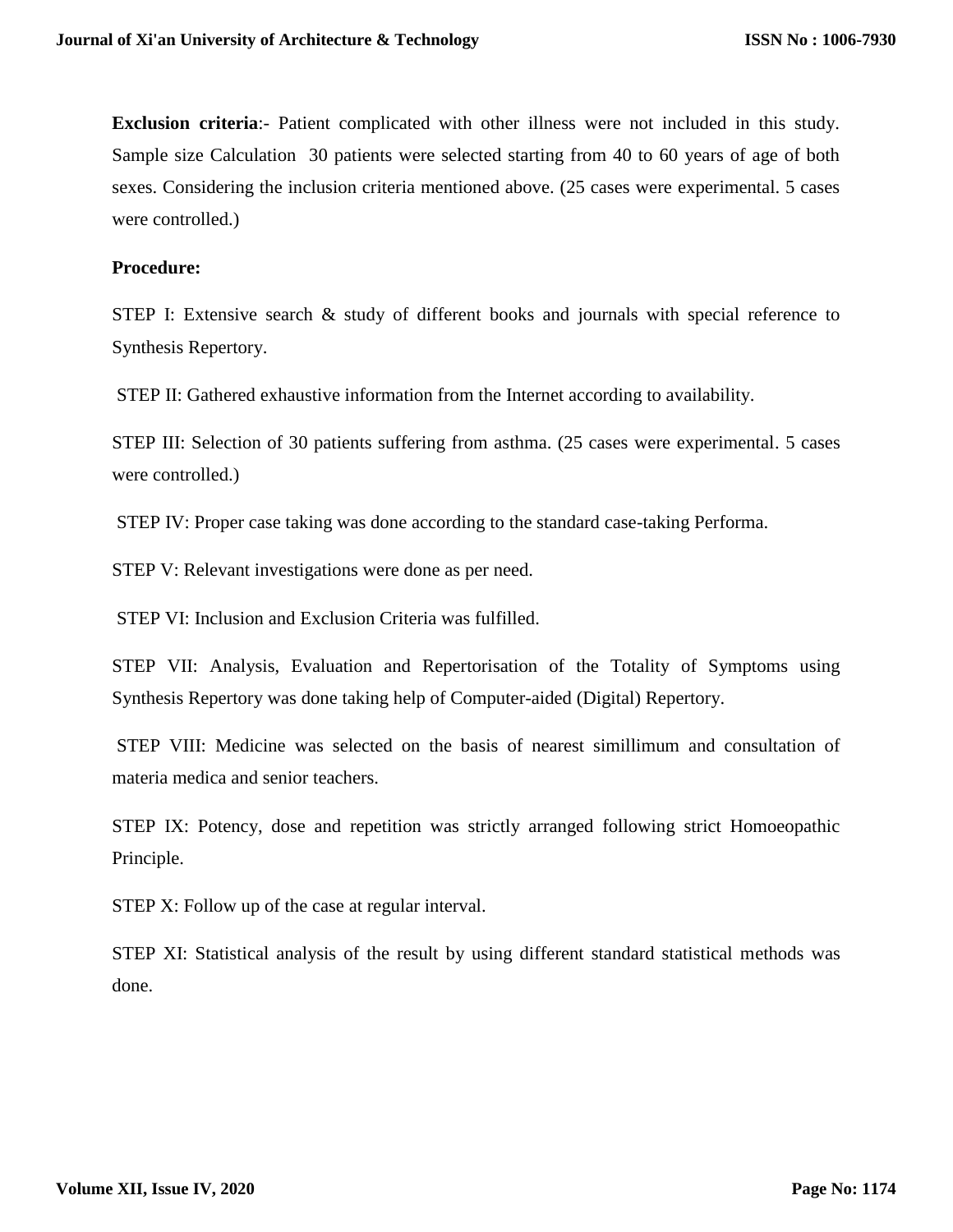#### **OBSERVATION**

Total number of patients included during study of 'ANALYTICAL STUDY OF KALI (POTASSIUM) GROUP OF HOMOEOPATHIC MEDICINES WITH EMPHASIS ON ROLE OF KALIUM PHOSPHORICUM IN BRONCHIAL ASTHMA' was 30. Following is the observations noted during the study.

## **OBSERVATION-1**

## **SEX RATIO OF PATIENTS IN THESE CASES**

| <b>SEX</b>    | <b>NO. OF CASES</b> | <b>PERCENTAGE</b> |
|---------------|---------------------|-------------------|
| <b>MALE</b>   | 15                  | 50%               |
| <b>FEMLAE</b> | 15                  | 50%               |
| <b>TOTAl</b>  | 30                  | 100%              |

## **OBSERVATION – 2**

#### **MIASMATIC ANALYSICS OF THE PATIENTS IN THESE CASES**

| <b>MIASM OF</b><br><b>THE</b><br><b>PATIENT</b> | <b>NO. OF CASES</b> | <b>PERCENTAGE</b> |
|-------------------------------------------------|---------------------|-------------------|
| <b>PSORA</b>                                    | 13                  | 43.33 %           |
| <b>SYCOSIS</b>                                  | 10                  | 33.33 %           |
| <b>SYPHILIS</b>                                 | 07                  | 23.34 %           |
| <b>TOTAL</b>                                    | 30                  | 100 %             |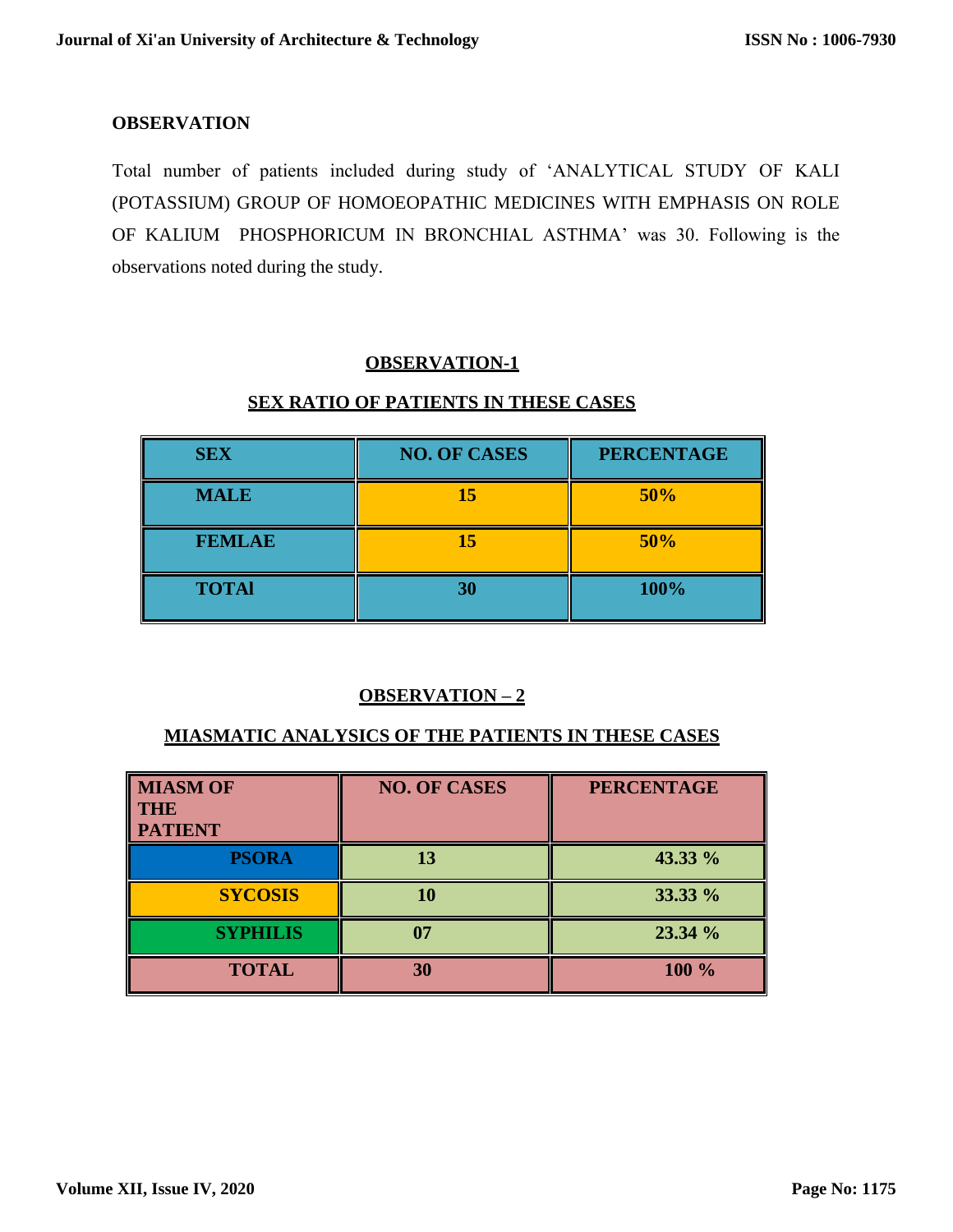## **OBSERVATION – 3**

## **HOMOEOPATHIC REMEDIES PRESCRIBED FOR THE PATIENTS IN THESE CASES**

| <b>NAME OF MEDICINE</b> | NO. OF<br><b>CASES</b> | <b>PERCENTAGE</b> |
|-------------------------|------------------------|-------------------|
| <b>KALI PHOS.</b>       | 25                     | 83.33%            |
| <b>PLACEBO</b>          |                        | 16.67%            |
| <b>TOTAL</b>            | 30                     | 100%              |

## **OBSERVATION-4**

## **RESULT OF HOMOEOPATHIC TREATMENT IN THESE CASES**

| <b>RESULTS</b>              | <b>NO. OF CASES</b> | <b>PERCENTAGE</b> |
|-----------------------------|---------------------|-------------------|
| <b>CURED</b>                | 00                  |                   |
| <b>MARKED IMPROVEMENT</b>   | 09                  | 30.00%            |
| <b>MODERATE IMPROVEMENT</b> | 06                  | 20.00%            |
| <b>MILD IMPROVEMENT</b>     | 05                  | 16.67%            |
| <b>NO IMPROVEMENT</b>       | 0 <sub>5</sub>      | 16.66%            |
| <b>DROP OUT</b>             | 05                  | 16.67%            |
| <b>TOTAL</b>                | 30                  | $100\%$           |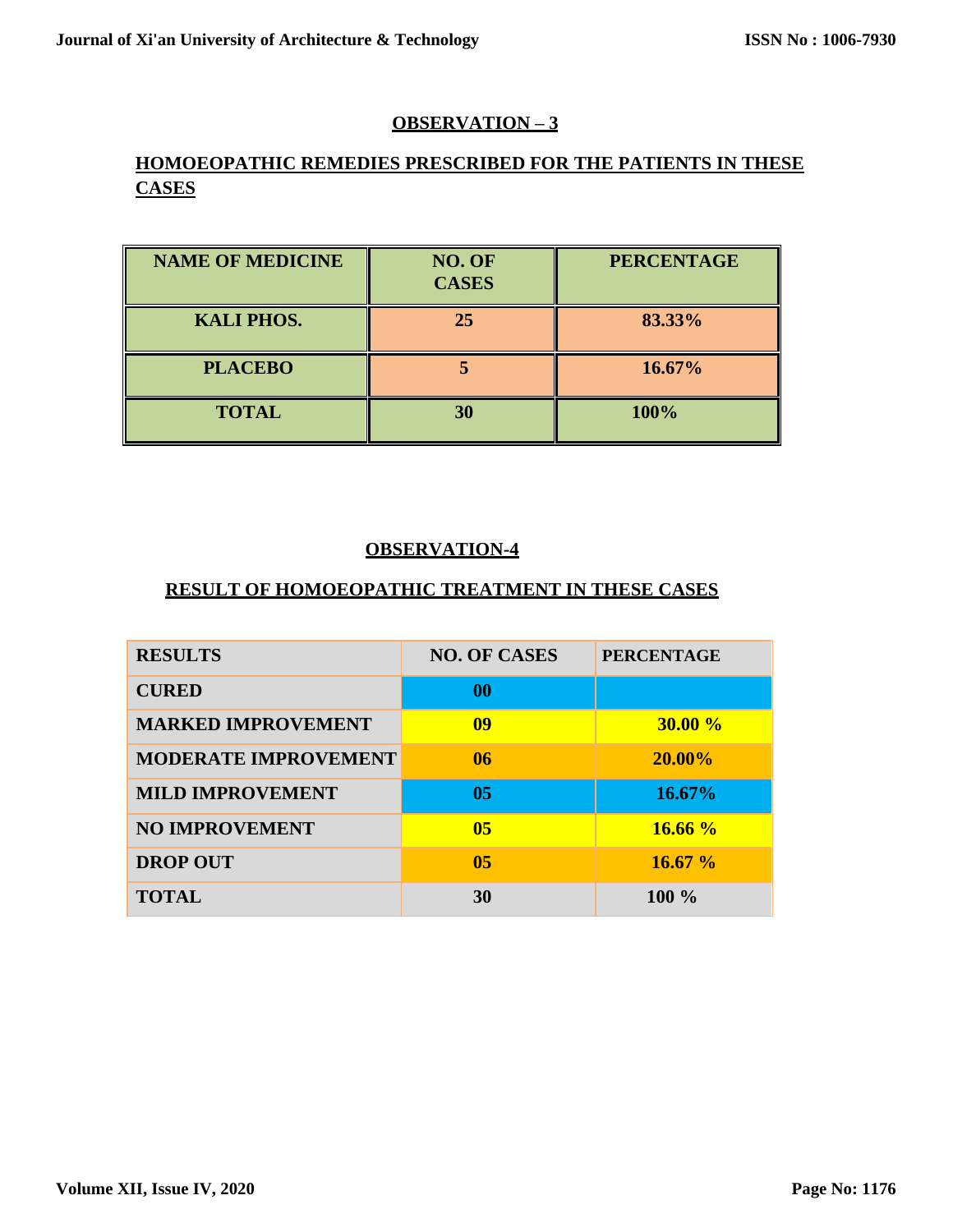## **STATISTICAL ANALYSIS OF THE DATA**

Chi square test was performed to test the effectiveness of KALIUM PHOSPHORICUM, when selected on the basis of best similimum, in the cases of BRONCHIAL ASTHMA. Among the five categories of assessment criteria i.e. marked improvement, moderate improvement and mild improvement were taken as positive response or effective and no improvement as well as dropped out was considered as negative response.

## **RESULT OF THE KALIUM PHOSPHORICUM IN THE CASES OF BRONCHIAL ASTHMA PATIENTS.**

| <b>RESULTS</b>            | <b>NO. OF CASES</b> | <b>PERCENT</b> |
|---------------------------|---------------------|----------------|
|                           |                     | <b>AGE</b>     |
| <b>CURED</b>              | 00                  |                |
| <b>MARKED IMPROVEMENT</b> | 09                  | 30.00 %        |
| <b>MODERATE</b>           | 06                  | 20.00%         |
| <b>IMPROVEMENT</b>        |                     |                |
| <b>MILD IMPROVEMENT</b>   | 0 <sub>5</sub>      | 16.67%         |
| <b>NO IMPROVEMENT</b>     | 05                  | 16.66 %        |
| <b>DROPPPED OUT</b>       | 05                  | 16.67 %        |

## **CHI-SQUARE TEST**

|                                                   | <b>MARKED, MODERATE &amp;</b><br><b>MILD</b><br><b>IMPROVEMENT</b> | NO IMPROVEMENT &<br><b>DROPPED OUT</b> | <b>TOTAL</b> |
|---------------------------------------------------|--------------------------------------------------------------------|----------------------------------------|--------------|
| <b>EXPERIMENTAL</b><br><b>CASES</b><br>(MEDICINE) | $Q = 19$<br>$E1 = 16.66$                                           | $Q = 6$<br>$E2 = 8.34$                 | 25<br>(C.T)  |
| <b>CONTROL CASES</b>                              | $0=1$                                                              | $Q = 4$                                | 5            |
| (PLACEBO)                                         | $E3 = 3.34$                                                        | $E4 = 1.66$                            | (C.T)        |
| <b>TOTAL</b>                                      | 20                                                                 | 10                                     | 30           |
|                                                   | (R.T)                                                              | (R.T)                                  | (G.T)        |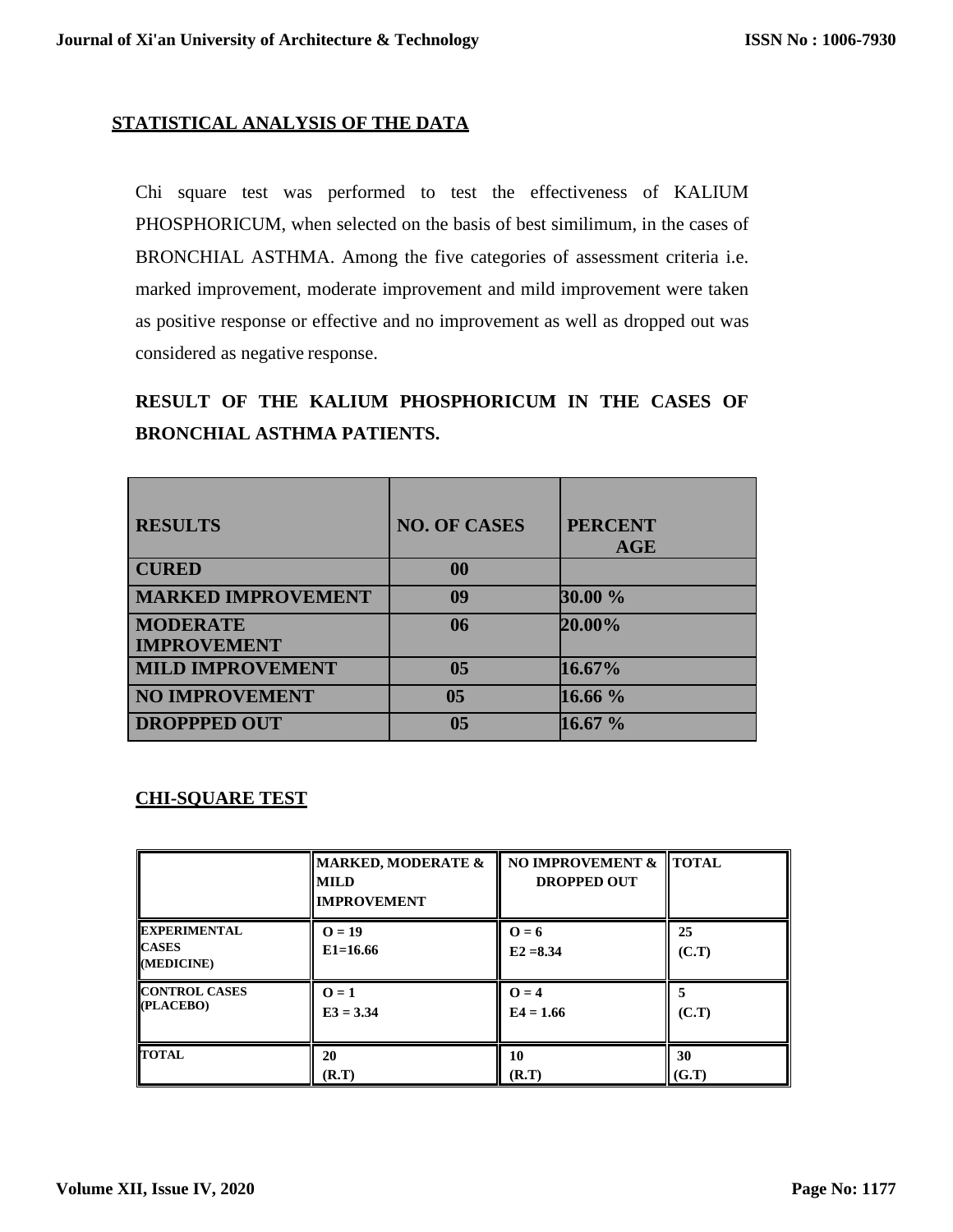## **1) DEGREE OF FREEDOM(DF)**

- $-$  DF=(R-1)(C-1)
- Total calculated value of Row  $(R)=2-1=1$
- Total calculated value Column(C)= $2-1=1$
- $-$  DF=1 $*1=1$
- 2) PROBABILITY OF OUTCOME  $=1/1 = 1$

## **3) EXPECTED VALUE**

#### **E = (Column or vertical total\*row or horizontal total)/Sample total**

E 1**=** 25\*22/30=16.67

 $E2=25*8/30=8.33$ 

 $E3 = 5*22/30 = 3.33$ 

 $E4=5*8/30=1.67$ 

Total calculation of E1+E2+E3+E4=30

4) CALCULATION= Chi square = 
$$
\sum (O - E)^2 / E
$$

 $= \sum (19-16.67)^2 / 16.67 + (6-8.33)^2 / 8.33 + (1-3.33)^2 / 3.33 + (4-1.67)^2 /$ 1.67

**=** ∑0.32+0.65+1.63+3.25

CHI SQUARE  $= 5.85$ 

## **DISCUSSION**

The study under discussion was undertaken to show the importance of KALIUM PHOSPHORICUM when selected on the basis of totality in Bronchial Asthma cases. The dissertation work was entitled, 'ANALYTICAL STUDY OF KALI (POTASSIUM) GROUP OF HOMOEOPATHIC MEDICINES WITH EMPHASIS ON ROLE OF KALIUM PHOSPHORICUM IN BRONCHIAL ASTHMA', which was in accordance with the objectives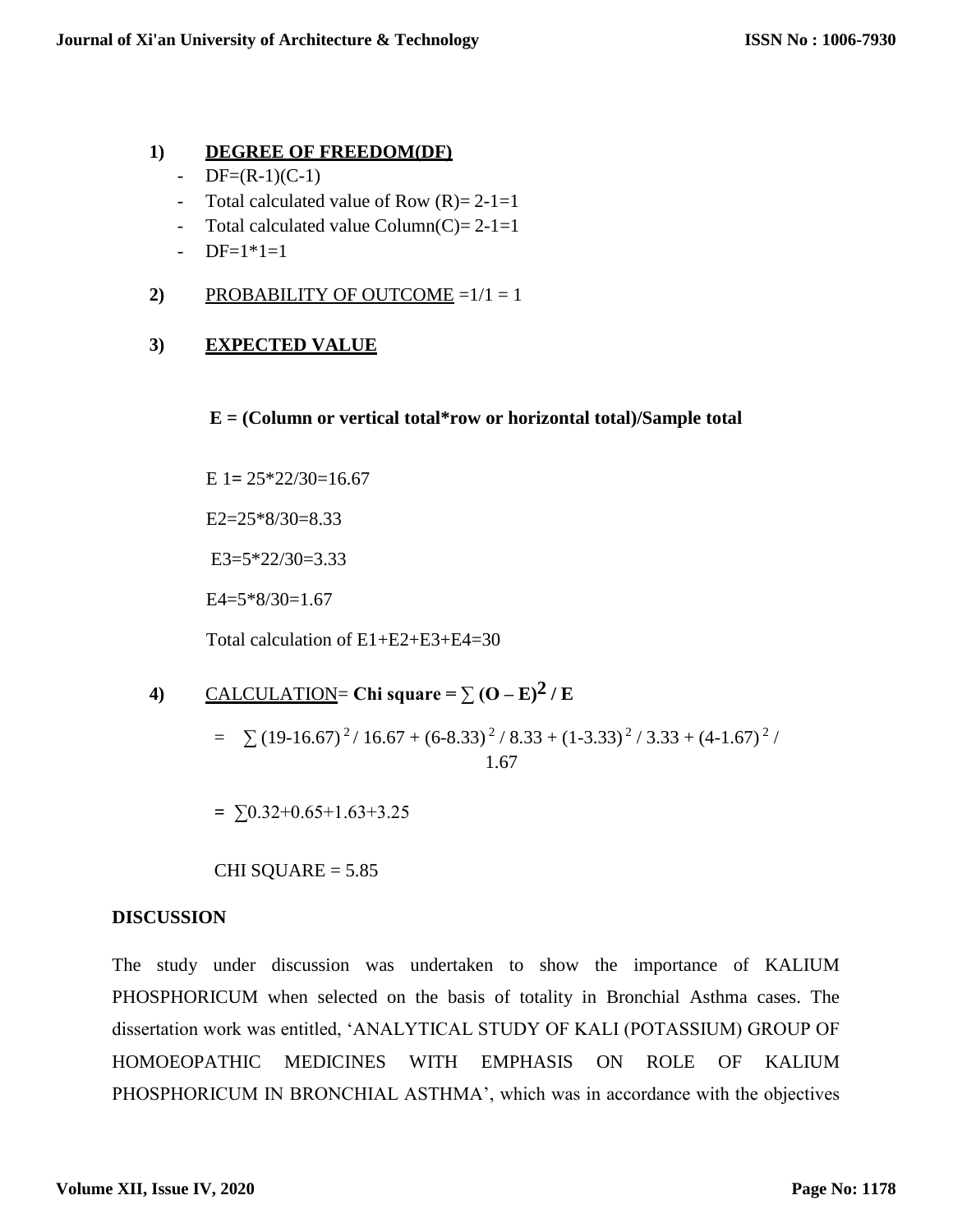of the study. The study encompassed patients from different age groups, socio-economic status and both sex. Single blind controlled study design was adopted to show the utility of KALIUM PHOSPHORICUM in Asthma.

Medicine was prescribed to the groups after an immaculate interrogation and dose and potency had been selected according to the cases. So from the above study we see that the treatment of BRONCHIAL ASTHAMA cases by KALIUM PHOSPHORICUM including the careful observation of causation on the miasmatic background is very helpful.

## **CONCLUSION**

Conclusion regarding BRONCHIAL ASTHMA patients attending to the OPD/IPD of GDMHMCH.

The prevalence of the Bronchial Asthma in female patients and male patients is equal, as observed in the cases which were taken under consideration.

A general improvement in the condition of these patients was noted after the administration of Homoeopathic remedy.

#### **FUTURE PERSPECTIVE**

Action of KALIUM PHOSPHORICUM is a vast topic on its own and so is the BRONCHIAL ASTHMA. This research only covered a part.

Thus for future perspective point of view we can choose some other diseases and see how KALI group especially KALIUM PHOSPHORICUM can be effective in removing totality of the symptom and thus treating diseases in better way.

I recommend that these types of projects taken in wider perspective will prove to specify the action of KALI group of medicines especially KALIUM PHOSPHORICUM in numerous diseases.